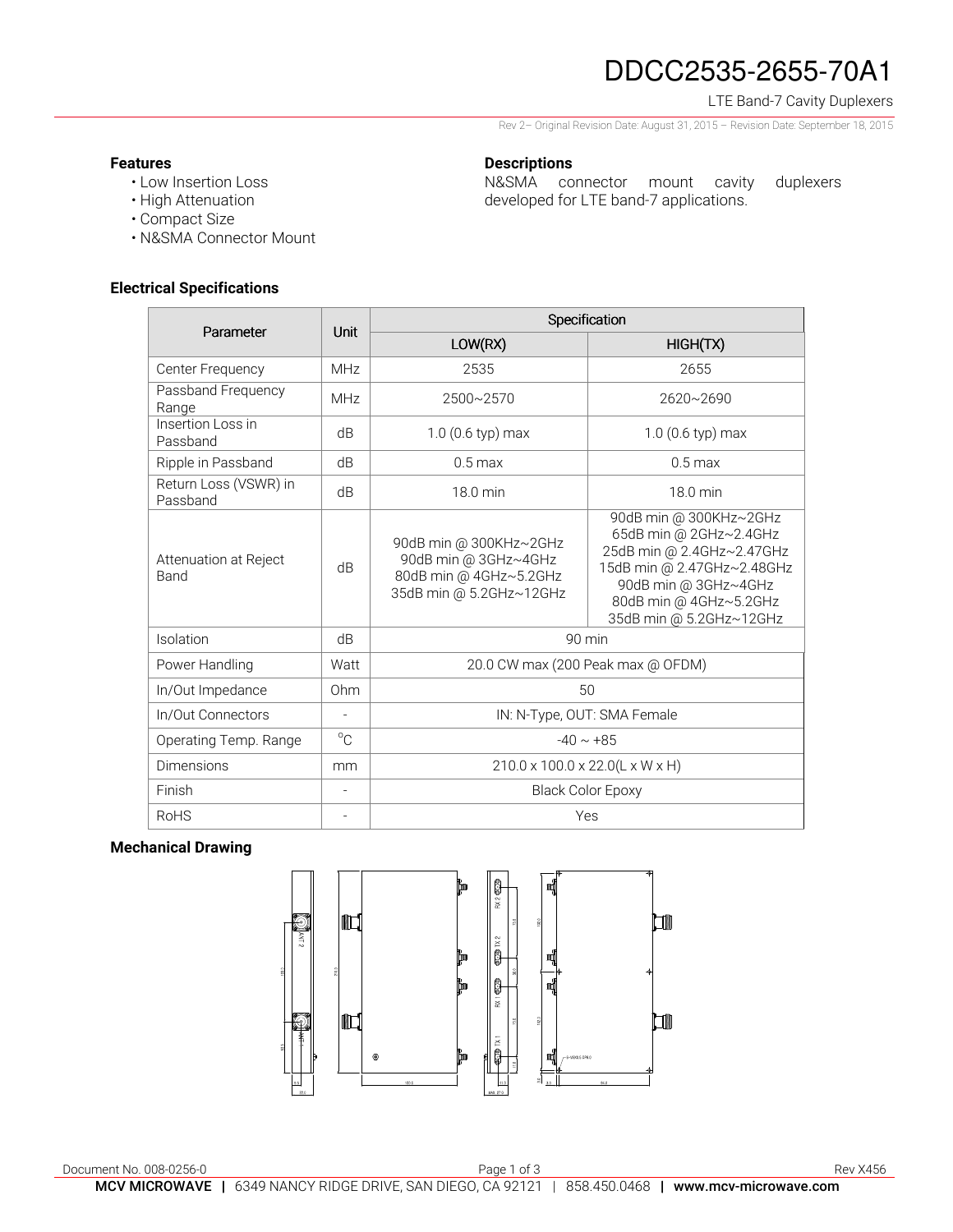# DDCC2535-2655-70A1

### LTE Band-7 Cavity Duplexers

Rev 2– Original Revision Date: August 31, 2015 – Revision Date: September 18, 2015



#### **Electrical Responses**